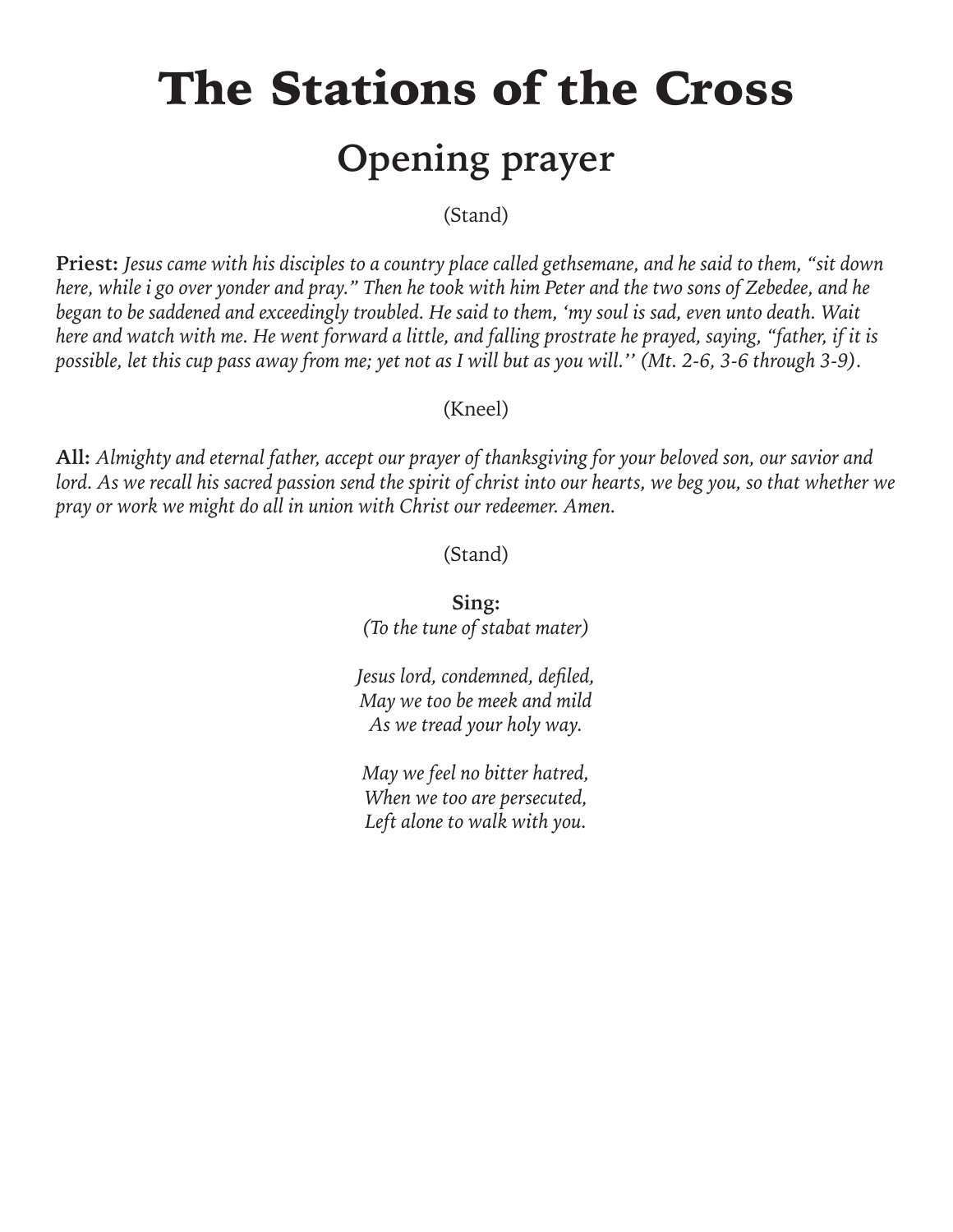### First Station **Jesus is Condemned to Death**



**Priest:** *We adore You, O Christ, and we praise You.* **All:** *Because by your holy Cross You have redeemed the world.*

**Priest:** *Again the high priest began to ask him, and said to him, "Are you the Christ, the Son of the Blessed One?" And Jesus said to him, "I am. And you shall see the Son of Man sitting at the right hand of the Power and Coming with the clouds of heaven," But the high priest tore his garments and said, "What further need have we of witnesses? You have heard the blasphemy. What do you think?" And they all condemned him as liable to death (Mark 14:61-64).*

#### **All:** (Kneel and pause)

*The kings of the earth rise up and the princes conspire together against the Lord and against his anointed. I will proclaim the decree of the Lord; the Lord said to me: "You are my Son; this day I have begotten you. Ask of me and l will give you the nations for an inheritance and the ends of the earth for your possession" (Psalm 2, 2 & 7-8).*

**Let us pray:** *All-powerful and eternal God, for proclaiming the truth your Son, Jesus Christ, is condemned to death by crucifixion. Stir up your love in our hearts so that we might be ever faithful to all that You have told us and fear nothing more than the loss of your friendship through sin.*

**All:** *Amen.* (Stand)

**Sing:**

*Now the Cross as Jesus bore it Has become for us who share it, The jeweled Cross of Victory.*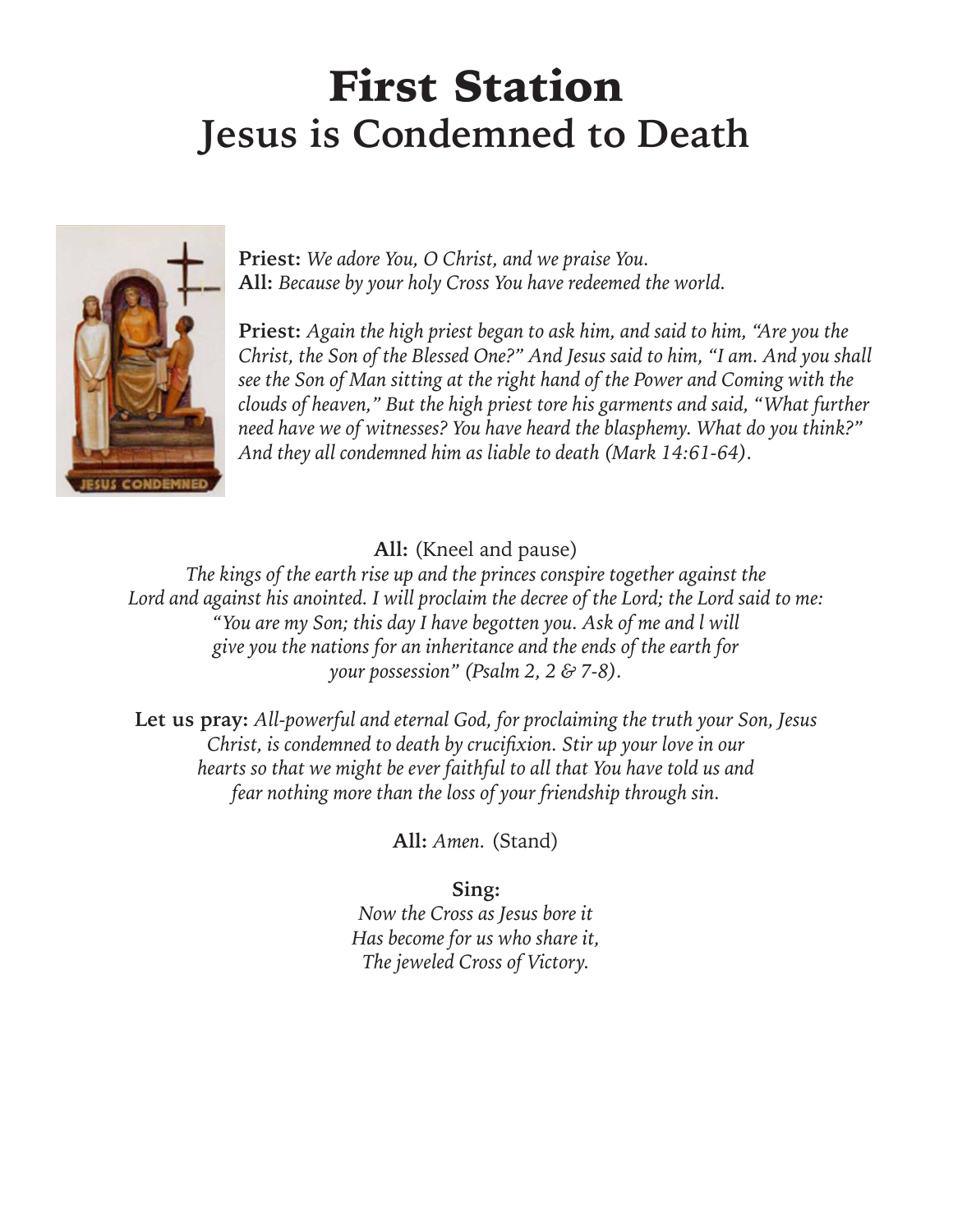### Second Station **Jesus Carries His Cross**



**Priest:** *We adore You, O Christ, and we praise You.* **All:** *Because by your holy Cross You have redeemed the world.*

**Priest:** *And Pilate said to the Jews, "Behold, your king!" But they cried out, "Away with him! Away with him! Crucify him!" Pilate said to them, "Shall I crucify your king?" The chief priests answered, "We have no king but Caesar." Then he handed him over to them to be crucified. And so they took Jesus and led him away, bearing the cross for himself (John 19:14-17).*

**All:** (Kneel and pause) *Who would believe what we have heard? To whom has the arm of the Lord been revealed? He grew up like a sapling before him, like a shoot from the parched earth, there was in him no stately bearing to make us look at him, no appearance that would attract us to him. He was rejected and avoided by men, a man of suffering, accustomed to infirmity, one of those from whom men turn away, and we held him in no esteem (Is. 53:1-3).*

**Let us pray:**

*Father in heaven, your Son, Jesus Christ, still carries his Cross in his persecuted brothers and sisters throughout the world. Make us feel the needs of all persons so that we might as readily help them as we would help Jesus himself.*

**All:** *Amen.* (Stand)

**Sing:** *Weakened, prodded, cursed, and fallen, His whole Body bruised and swollen, Jesus tripped and lay in pain.*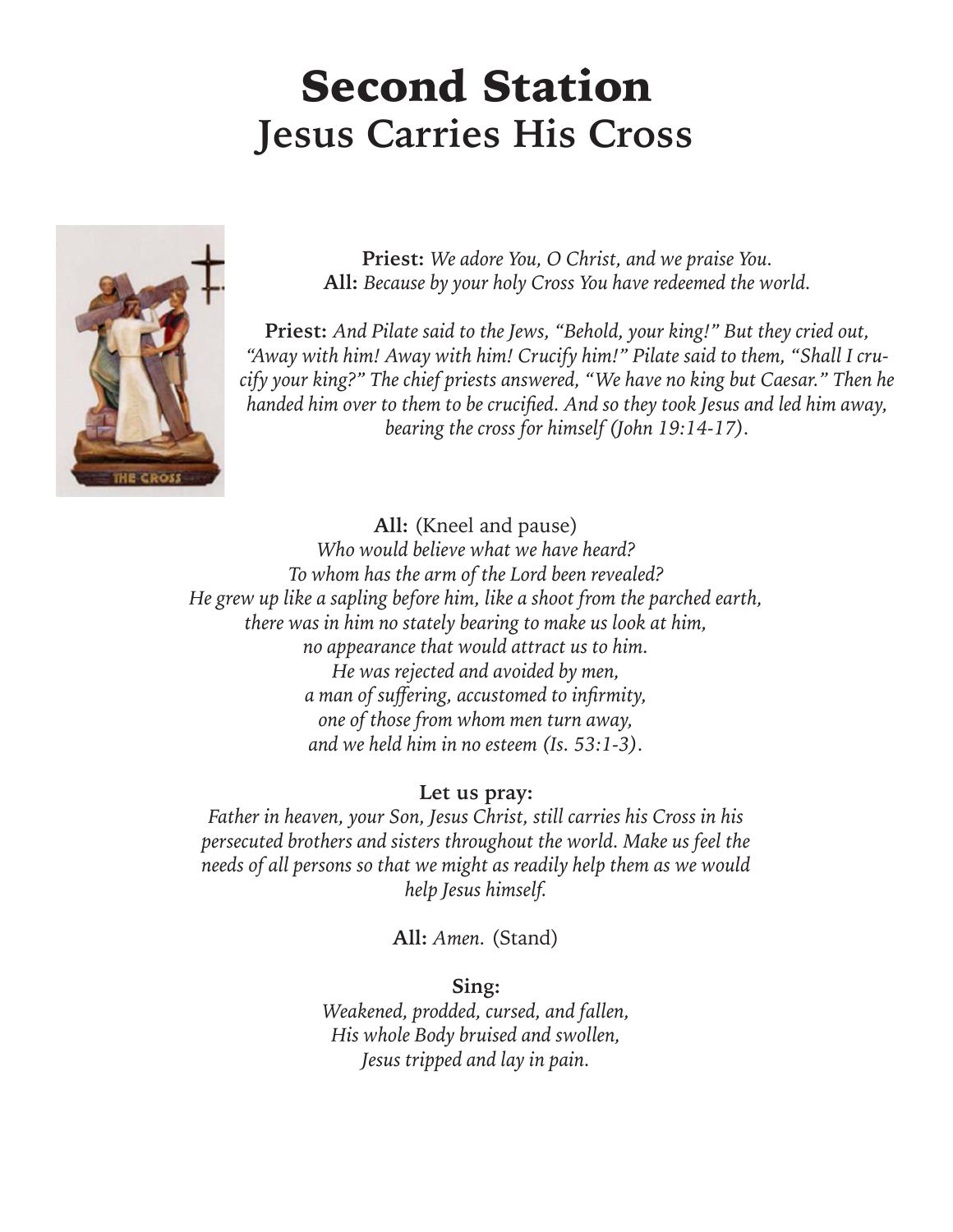### Third Station **Jesus Falls The First Time**



**Priest:** *We adore You, O Christ, and we praise You.* **All:** *Because by your holy Cross You have redeemed the world.*

**Priest:** *If the world hates you, know that it has hated me before you. If you were of the world, the world would love what is its own. Because you are not of the world, but I have chosen you out of the world, therefore the world hates you. Remember the word that I have spoken to you: No servant is greater than his master. If they have persecuted me, they will persecute you also (John 15:18-20).*

**All:** (Kneel and pause) *Why are your clothes red, and your garments like those of the wine presser? "The wine press I have trodden alone, and of my people there was no one with me. I trod them in my anger, and trampled them down in my wrath; their blood spurted on my garments and I stained all my clothes. I looked about, but there was no one to help, I was appalled that there was no one to lend support; so my own arm brought about the victory" (Is. 63:2-5).*

#### **Let us pray:**

*O God, to free us from sin and weakness your Son, Jesus Christ, embraced his fearful passion and crucifixion. Strengthen us to our baptismal resolutions by which we renounced sin and Satan, so that through the passion of this life's sufferings we might rise to a new life of joyful service free of all selfishness.*

**All:** *Amen.* (Stand)

**Sing:**

*Jesus meets his grieving Mother, She who made the Lord our Brother; Now the sword her heart has pierced.*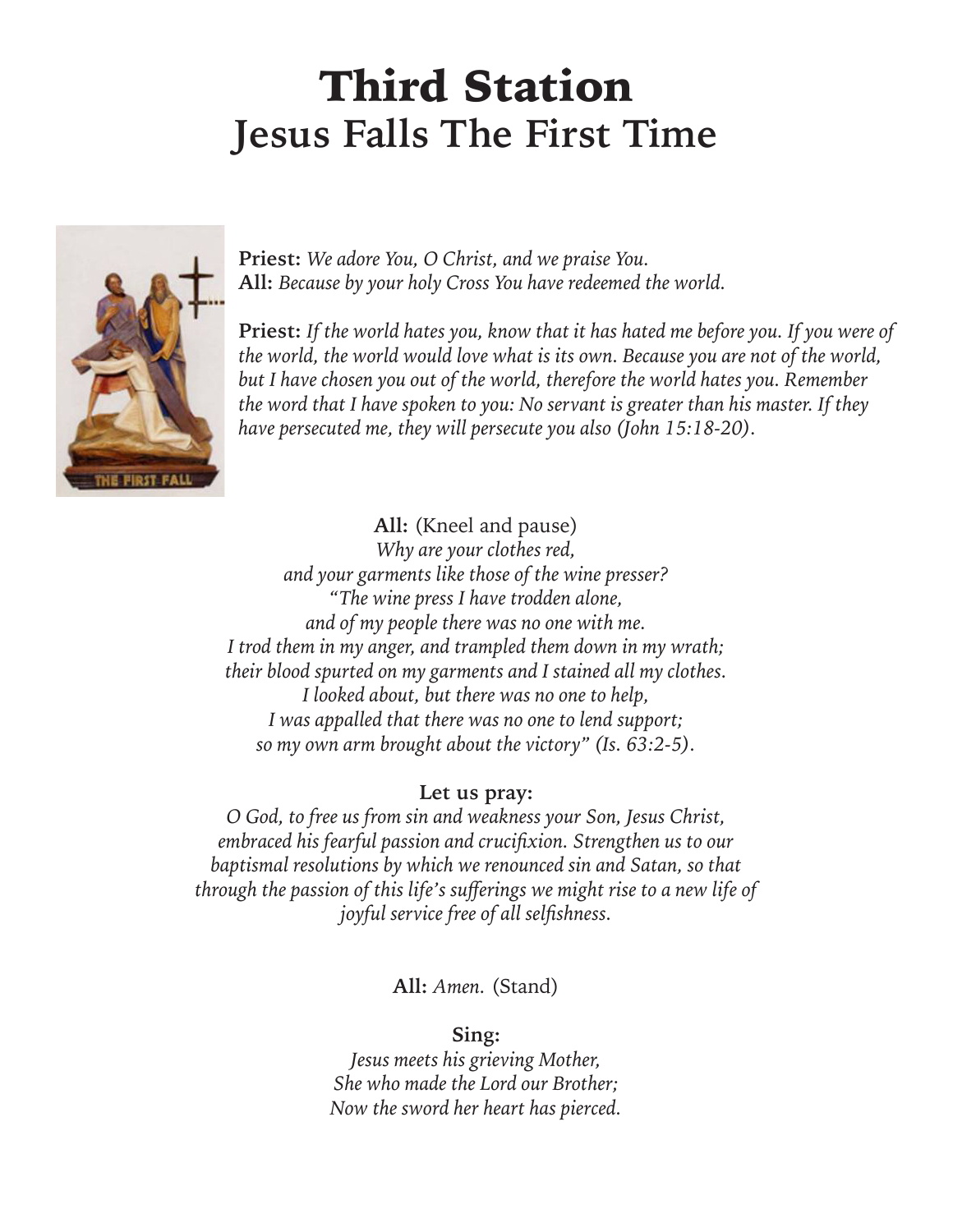### Fourth Station **Jesus Meets His Afflicted Mother**



**Priest:** *We adore You, O Christ, and we praise You.* **All:** *Because by your holy Cross You have redeemed the world.*

**Priest:** *Now there were standing by the cross of Jesus his mother and his mother's sister, Mary of Cleophas, and Mary Magdalene. When Jesus, therefore, saw his mother and the disciple standing by, whom he loved, he said to his mother, "Woman, behold, your son." Then he said to the disciple, "Behold, your mother." And from that hour the disciple took her into his home (John 19:25-27).*

**All:** (Kneel and pause) *To what can I compare you, O daughter Jerusalem? What example can I show you for your comfort, Virgin daughter Sion? For great as the sea is your distress: who can heal you (Lam. 2:13)?*

#### **Let us pray:**

*O blessed Lord, at your passion a sword of sorrow pierced the loving heart of your mother as Simeon had foretold. Grant that we who look back on her sorrows with compassion might receive the healing fruits of your sufferings.*

**All:** *Amen.* (Stand)

**Sing:**

*Simon stopped in hesitation, Not foreseeing his proud station, Called to bear the Cross of Christ.*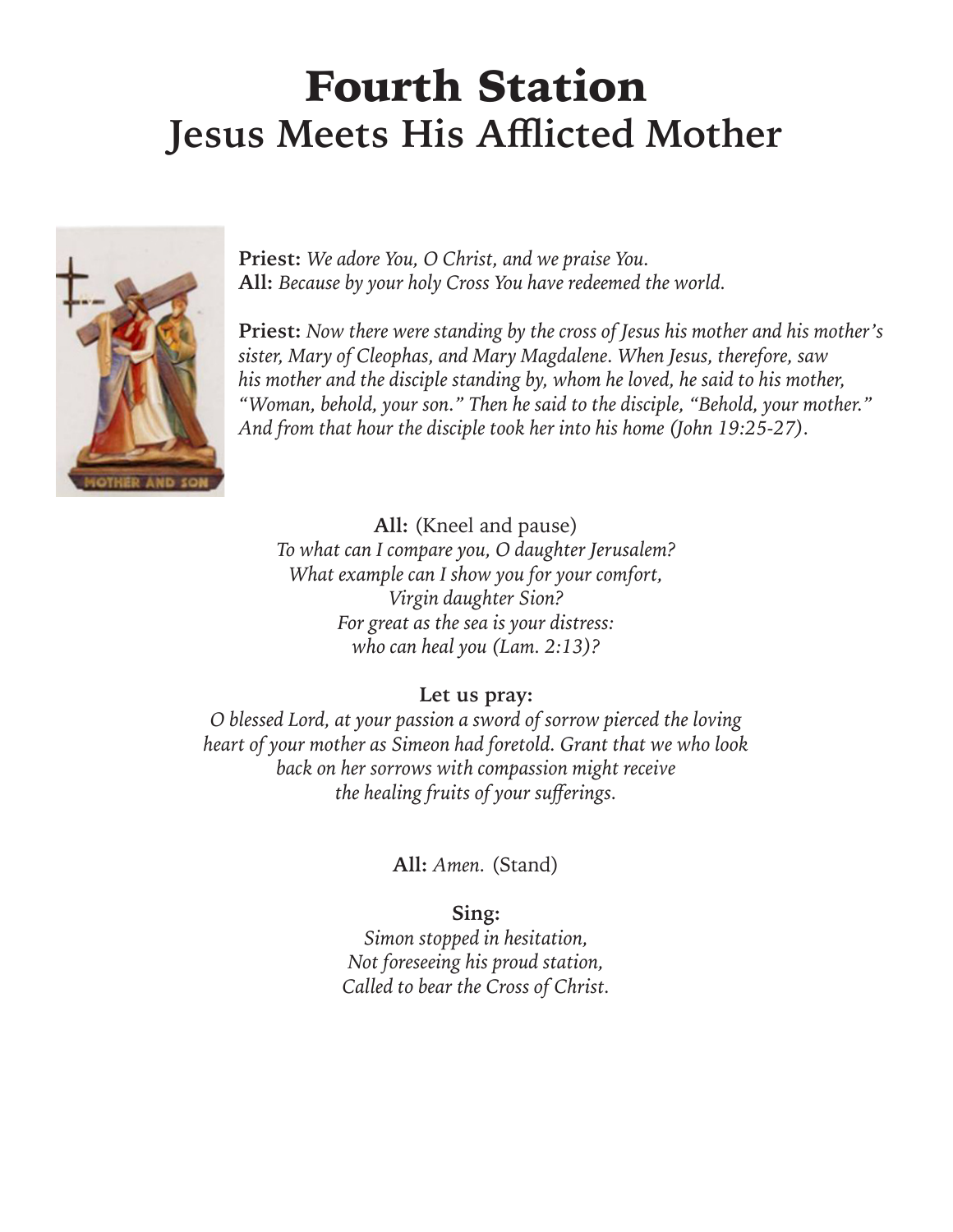### Fifth Station **Simon of Cyrene Helps Jesus Carry His Cross**



**Priest:** *We adore You, O Christ, and we praise You.* **All:** *Because by your holy Cross You have redeemed the world.*

**Priest:** *And when they had mocked Jesus, they took the purple cloak off and put his own clothes on him and they led him out to be crucified. Then they forced a certain passer-by, Simon of Cyrene, coming from the country, to take up his cross. They brought Jesus to the place called Golgotha, a name meaning "the place of the skull" (Mt. 15:20-22).*

**All:** (Kneel and pause) *With a loud voice I cry out to the Lord with a loud voice I beseech the Lord My complaint I pour out before him; before him I lay bare my distress. When my spirit is faint within me you know my path. In the way along which I walk they have hid a trap for me. I look to the right to see, but there is no one who pays me heed I have lost all means of escape; there is no one who cares for my life (Ps. 141:2-5).*

#### **Let us pray:**

*Lord Jesus Christ, help us to see in the sufferings and shortcomings of our lives a share in Your Cross; strengthen and console us in the belief that we bear all things in union with You, who have taken upon Yourself even our guilt.*

**All:** *Amen.* (Stand)

#### **Sing:**

*Brave but trembling came the woman, None but she would flaunt the Roman, Moved by love beyond her fear.*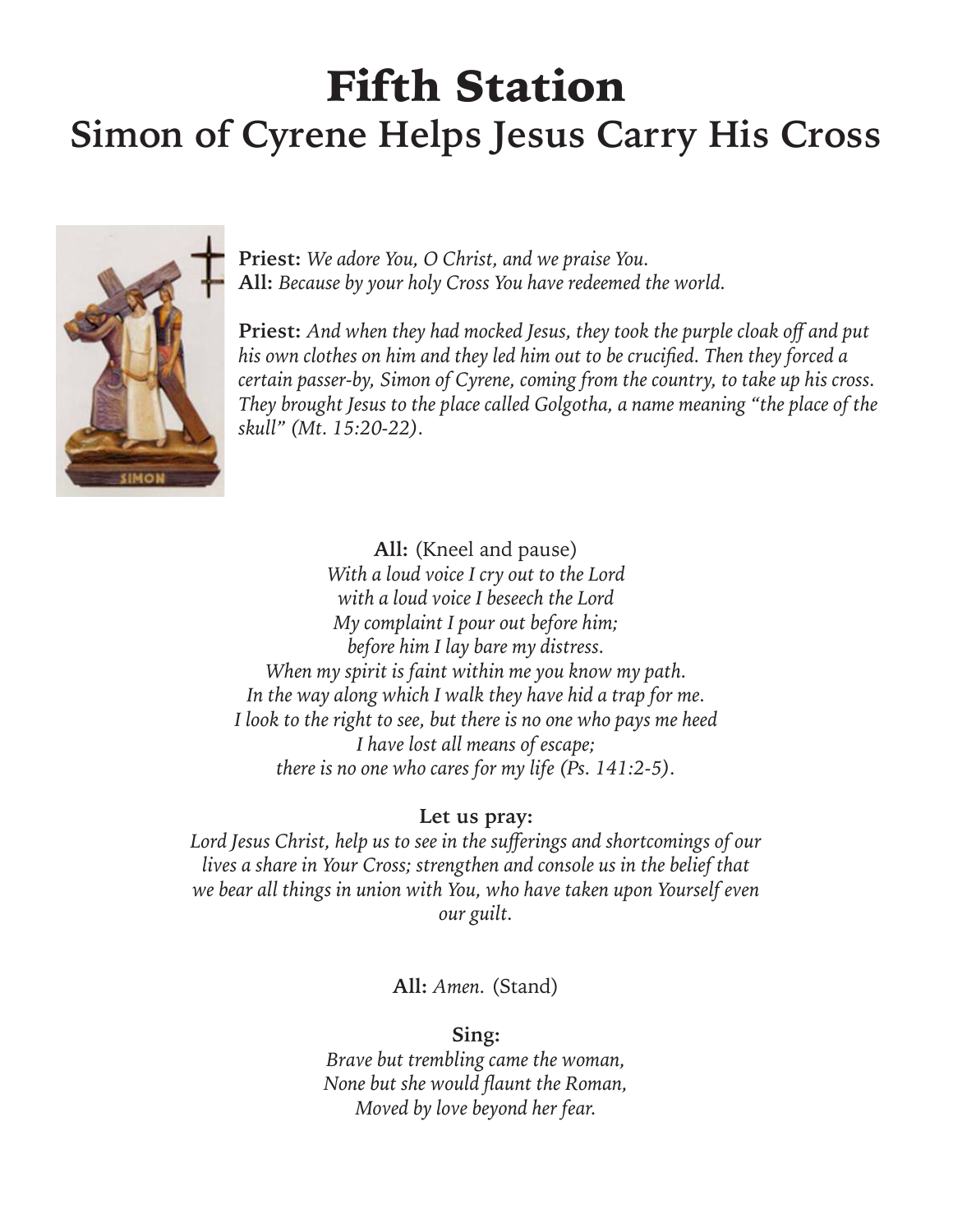### Sixth Station **Veronica Wipes the Face of Jesus**



**Priest:** *We adore You, O Christ, and we praise You.* **All:** *Because by your holy Cross You have redeemed the world.*

**Priest:** *"Lord, when did we see you hungry, and feed you; or thirsty, and give you drink? And when did we see you a stranger, and take you in; or naked, and clothe you? Or when did we see you sick, or in prison, and come to you?" And answering the king will say to them, ''Amen, I say to you, as long as you did it for one of these, the least of my brethren, you did it for me" (Mt. 25:37-40).*

**All:** (Kneel and pause)

*A faithful friend is a sturdy shelter; he who finds one finds a treasure. A faithful friend is beyond price, no sum can balance his worth. A faithful friend is a life-saving remedy, such as he who fears God finds; for he who fears God behaves accordingly, and his friend will be like himself (Sirach 6:14-17).*

#### **Let us pray:**

*Almighty and ever-loving God, we feel your love and understanding in the consolation and support we receive from one another. Give us, we beg You, the courage and dedication to sacrifice and suffer with those who are in need, the least of your people.*

#### **All:** *Amen.* (Stand)

**Sing:** *Prostrate on the dust He crumbled, Flogged in Body He resembled All our brothers poor and scorned.*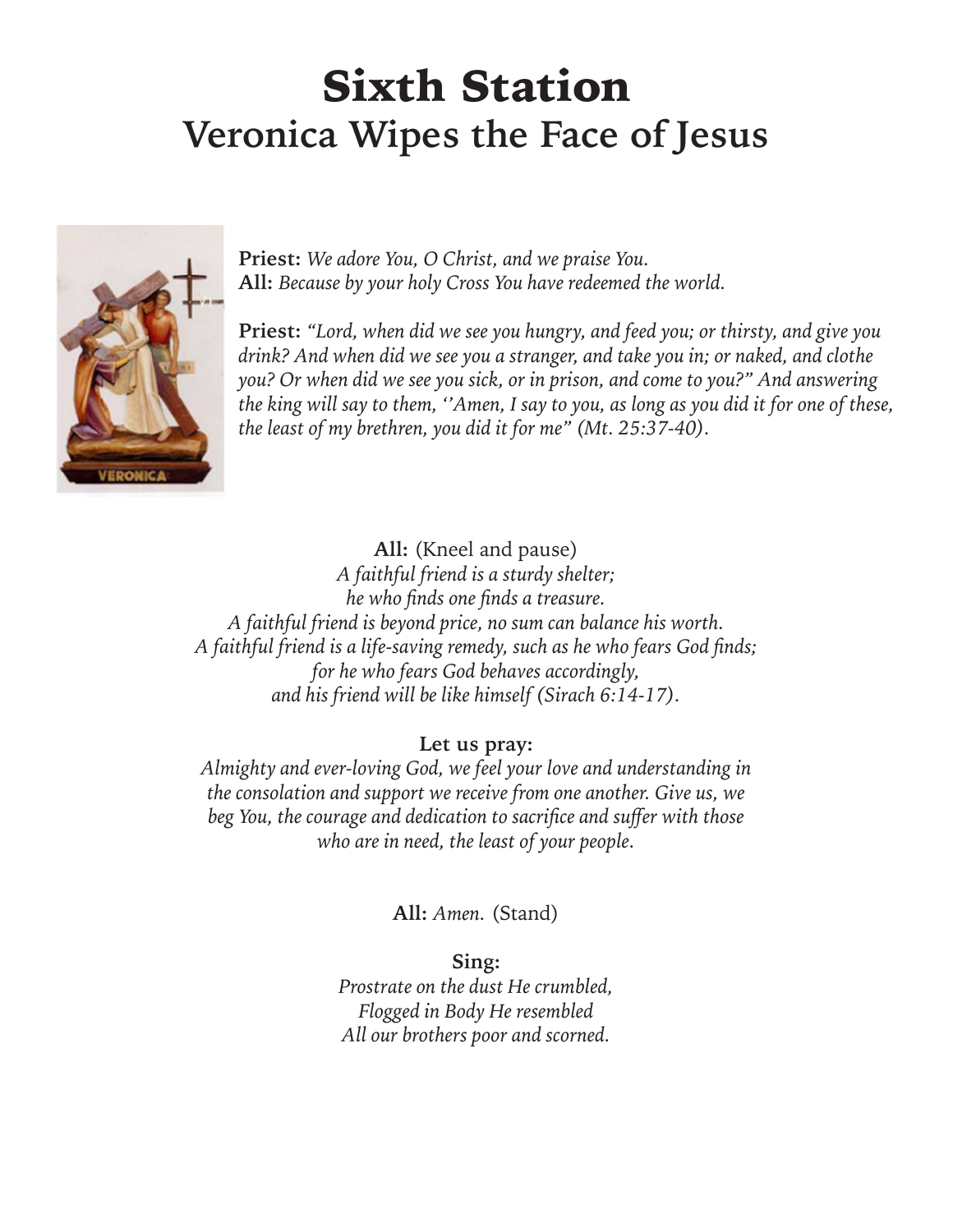### Seventh Station **Jesus Falls the Second Time**



**Priest:** *We adore You, O Christ, and we praise You.* **All:** *Because by your holy Cross You have redeemed the world.*

**Priest:** *It was our weaknesses that he carried, our sufferings that he endured, while we thought of him as stricken, as one struck by God and afflicted. But he was pierced for our offenses, crushed for our sins; upon him was the punishment that makes us whole, by his stripes we were healed. We had all gone astray like sheep, each following his own way; but the Lord laid upon him the guilt of us all (Is. 53:4-6).*

**All:** (Kneel and pause) *Though he was harshly treated, he submitted and opened not his mouth; like a Lamb led to the slaughter or a sheep before the shearers, he was silent and uttered no cry. When he was cut off from the land of the living, and smitten for the sin of his people, a grave was assigned him among the wicked and a burial place with evildoers, though he had done no wrong nor spoken any falsehood (Is. 53:7,9).*

#### **Let us pray:**

*Lord Jesus Christ, You shared in our weaknesses and accepted our guilt. Grant us the favor of rejoicing over our human weaknesses, so that in all we do, Your strength, dwelling in us, may be shown to all others.*

**All:** *Amen.* (Stand)

#### **Sing:**

*May our sympathy for Jesus Turn to those who here now need us, May we see Christ bruised in them.*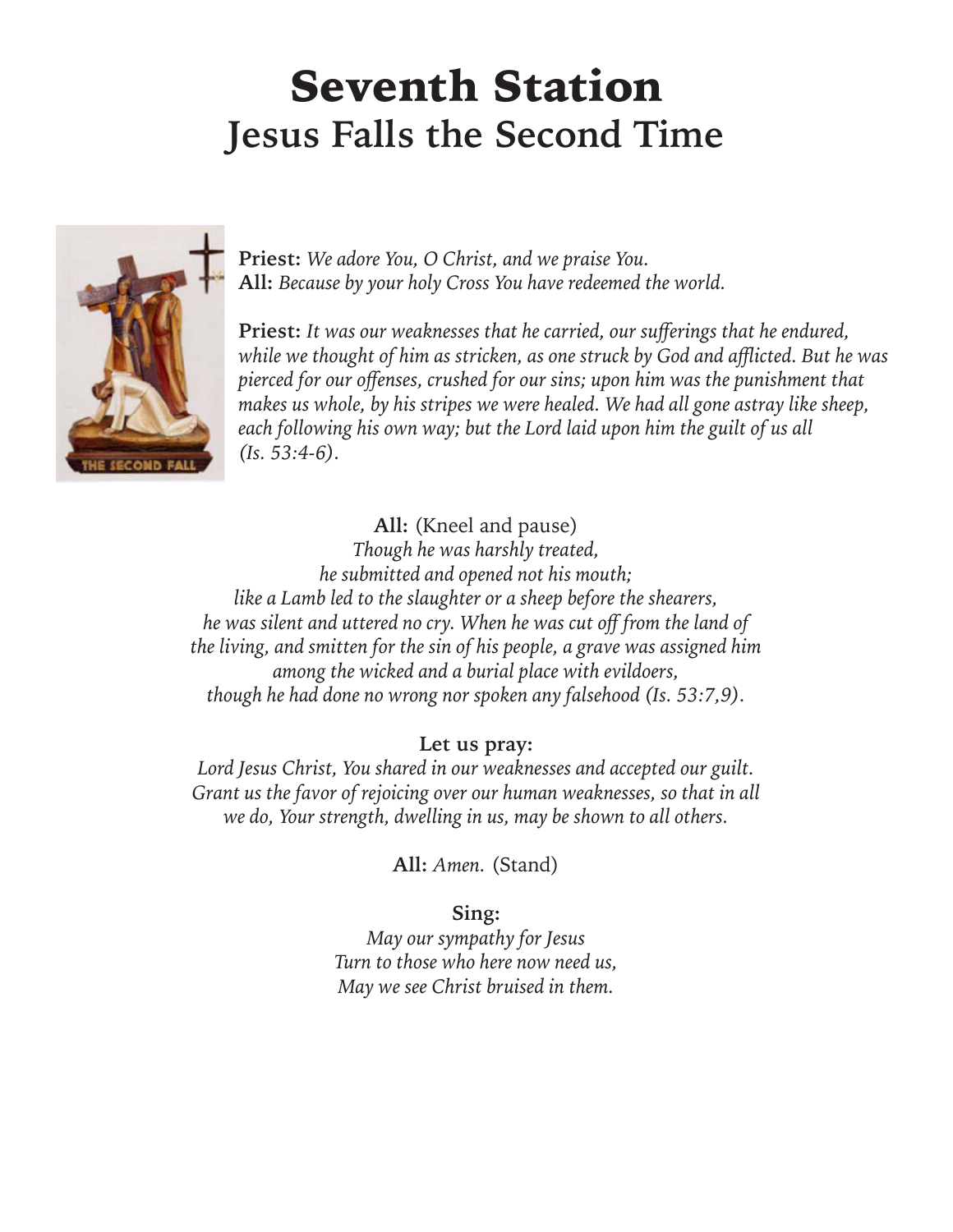### Eighth Station **Jesus Meets the Women of Jerusalem**



**Priest:** *We adore You, O Christ, and we praise You.* **All:** *Because by your holy Cross You have redeemed the world.*

**Priest:** *There was following Jesus a great crowd of people, and among them were some women who were bewailing and lamenting him. Jesus turning to them said, "Daughters of Jerusalem, do not weep for me but weep for yourselves and for your children" (Luke 23:27-28).*

**All:** (Kneel and pause)

*Come, all you who pass by the way, look and see whether there is any suffering like my suffering, suffering with which the Lord has afflicted me on the day of his blazing wrath. At this I weep, my eyes run with tears far from me are all who could console me, far away are any who might revive me (Lam. 1:12-16).*

#### **Let us pray:**

*Beloved Jesus, with tears of pity these women of Jerusalem responded to You, broken, bruised, and beaten, on the road to Calvary. Deepen our faith, we beg You, so that we may see You in our brothers and sisters, bruised by our envy, beaten down by injustice, and broken by our greed and our indifference.*

**All:** *Amen.* (Stand)

**Sing:**

*Jesus falls again in weakness, Stumbling as we do, to lead us Through our sorrow and our pain.*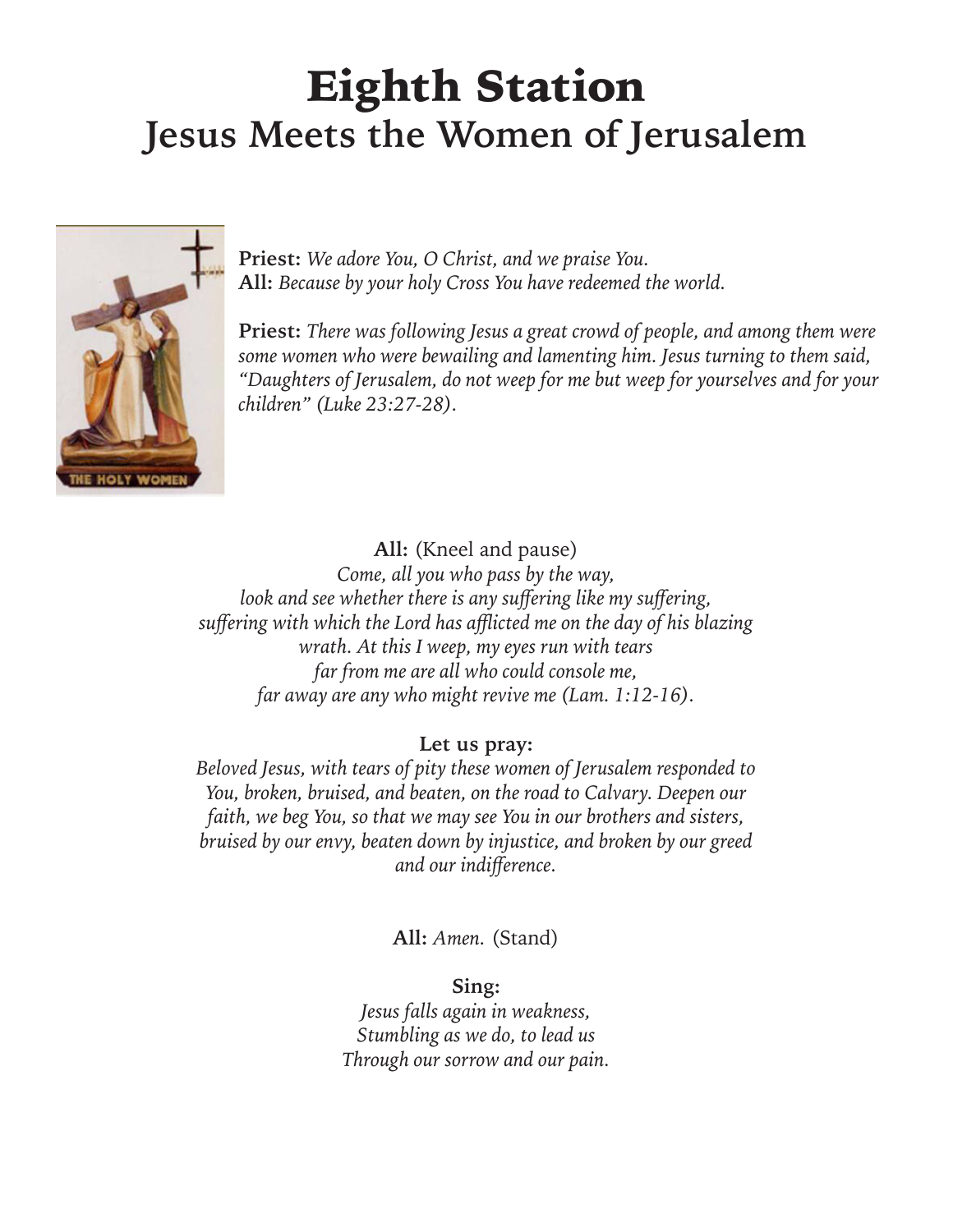### Ninth Station **Jesus Falls a Third Time**



**Priest:** *We adore You, O Christ, and we praise You.* **All:** *Because by your holy Cross You have redeemed the world.*

**Priest:** *I lie prostrate in the dust; give me life according to your word. I declared my ways, and you answered me; teach me your commands. Make me understand the way of your precepts, and I will meditate on your wondrous deeds. My soul weeps for sorrow; strengthen me with your words (Ps. 118:25-28).*

**All:** (Kneel and pause) *The Lord is my light and my salvation; whom should I fear? The Lord is my life's refuge; of whom should I be afraid? When evildoers come at me to devour my flesh, my foes and my enemies themselves stumble and fall. Though an army encamp against me, my heart will not fear; though war be waged upon me, even then will I trust (Ps. 26:1-3).*

#### **Let us pray:**

*Almighty and eternal God, You permitted your Son to be weakened, crushed, and profaned so that He might rise from the dead freed from the ravages of sin. Help us to accept our weaknesses and failings as forerunners of our glorious resurrection in union with your Son.*

**All:** *Amen.* (Stand)

**Sing:** *Stripped and jeered by his own nation, Jesus stood in desolation, Giving all He had to give.*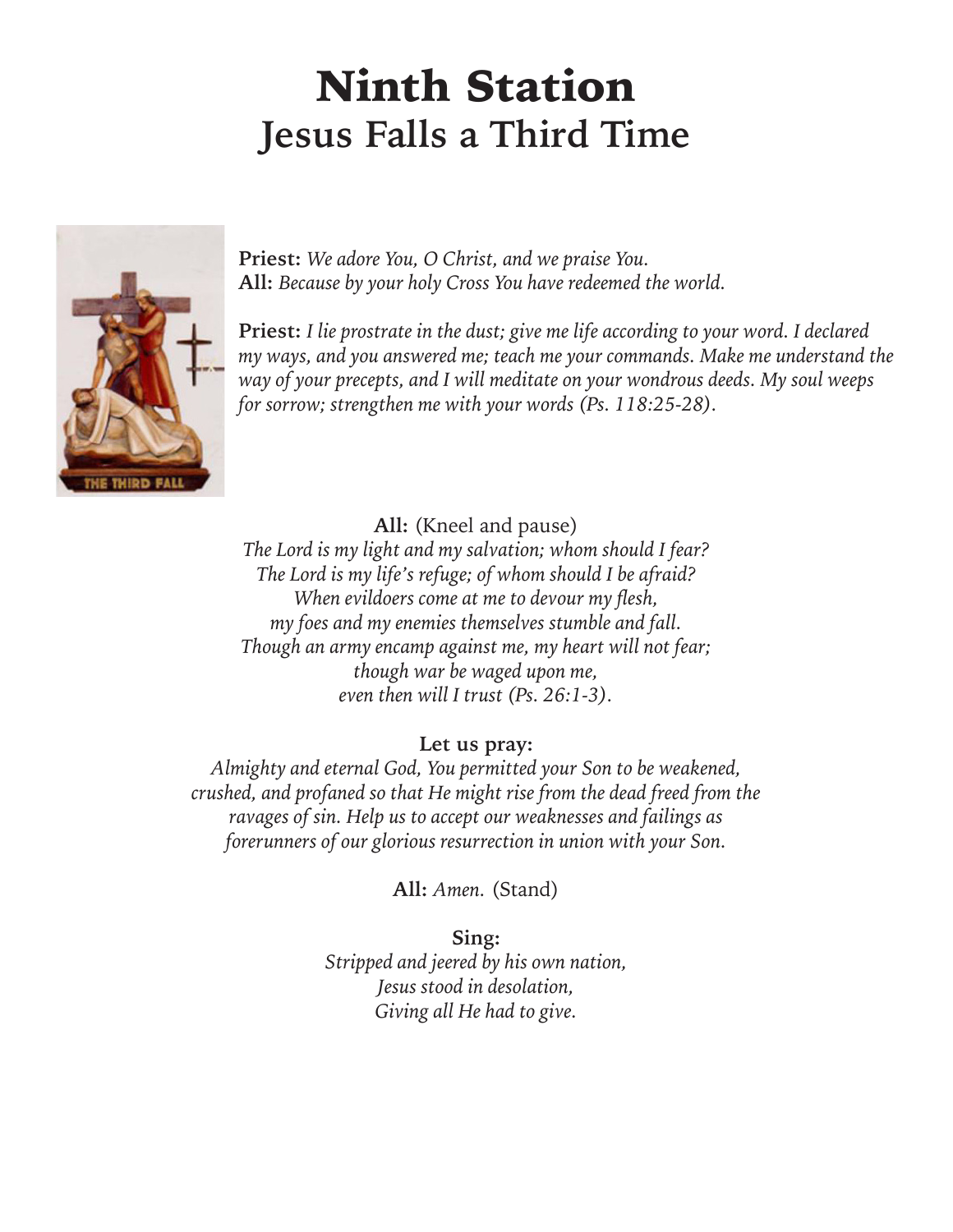### Tenth Station **Jesus is Stripped of His Clothes**



**Priest:** *We adore You, O Christ, and we praise You.* **All:** *Because by your holy Cross You have redeemed the world.*

**Priest:** *They gave Jesus wine to drink mixed with gall; but when he had tasted it, He would not drink. Then, after they had crucified him, they divided his clothes, casting lots, to fulfill what was spoken through the prophet: ''They divided my clothes among them, and upon my garment they cast lots'' (Mt. 27:34-35).*

**All:** (Kneel and pause)

*Happy is the man whom God chastises! Do not reject the punishment of the almighty For he wounds, but he binds up; he smites but his hands give healing. Insult has broken my heart, and I am weak. I looked for comforters and I found none. Rather they put gall in my food and in my thirst they gave me vinegar to drink (Job 5:17-18; Ps. 68:21-22).*

**Let us pray:**

*Lord Jesus Christ, stripped of everything, You stood exposed to the jeers and contempt of the people whom You loved. Clothe us with genuine love of others, so that nothing we suffer may ever fill our hearts with hatred or bitterness.*

**All:** *Amen.* (Stand)

**Sing:** *Pierced the hand that blessed and cured us, Pierced the feet that walked to free us, Walked the hill of Calvary.*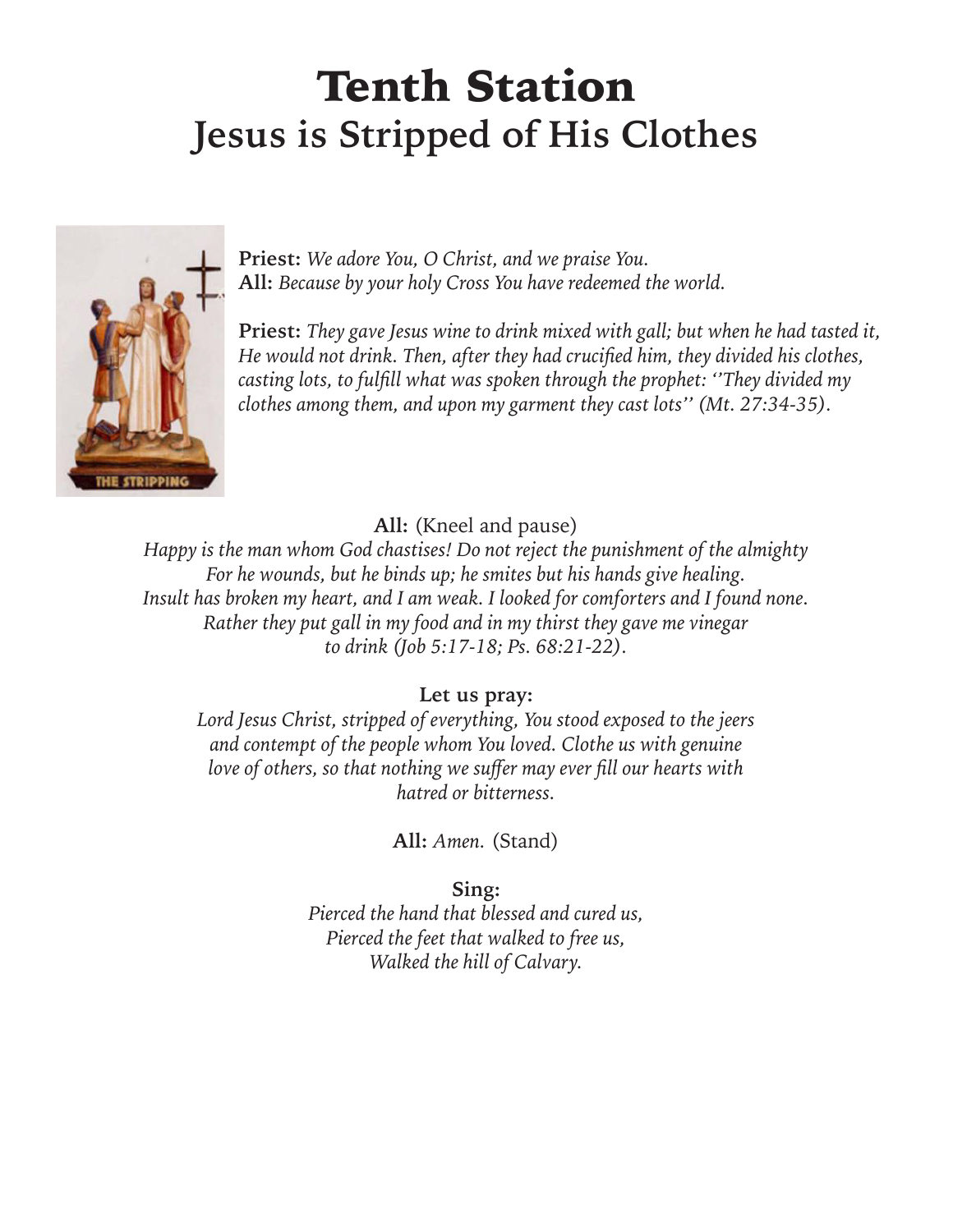### Eleventh Station **Jesus Nailed to the Cross**



**Priest:** *We adore You, O Christ, and we praise You.* **All:** *Because by your holy Cross You have redeemed the world.*

**Priest:** *When they came to Golgotha, the place called the Skull, they crucified Jesus and the robbers, one on his right and the other on his left. And Jesus said, "Father, forgive them for they do not know what they are doing" (Luke 23:33-35; John 19:18*)

**All:** (Kneel and pause)

*My God, my God, why have you forsaken me, far from my prayer, far from the words of my cry? O my God, I cry out by day, and you answer me not; I cry out by night, and there is no relief for me. All my bones are racked. My heart has become like wax melting away within my chest. My throat is dried up like baked clay, my tongue cleaves to my jaws; they have pierced my hands and my feet; I can count all my bones. (Ps. 21:2-3, 15-16, 17b).*

#### **Let us pray:**

*Lord and Savior. You have told us that we too must accept crucifixion if we are to accept resurrection with You. Help us to rejoice in the sufferings that come with the fulfillment of our daily duties, seeing in them the royal road of the cross to resurrection.*

**All:** *Amen.* (Stand)

#### **Sing:**

*Life eternal, death defiant, Bowed his head - the world was silent, Through his death came life anew.*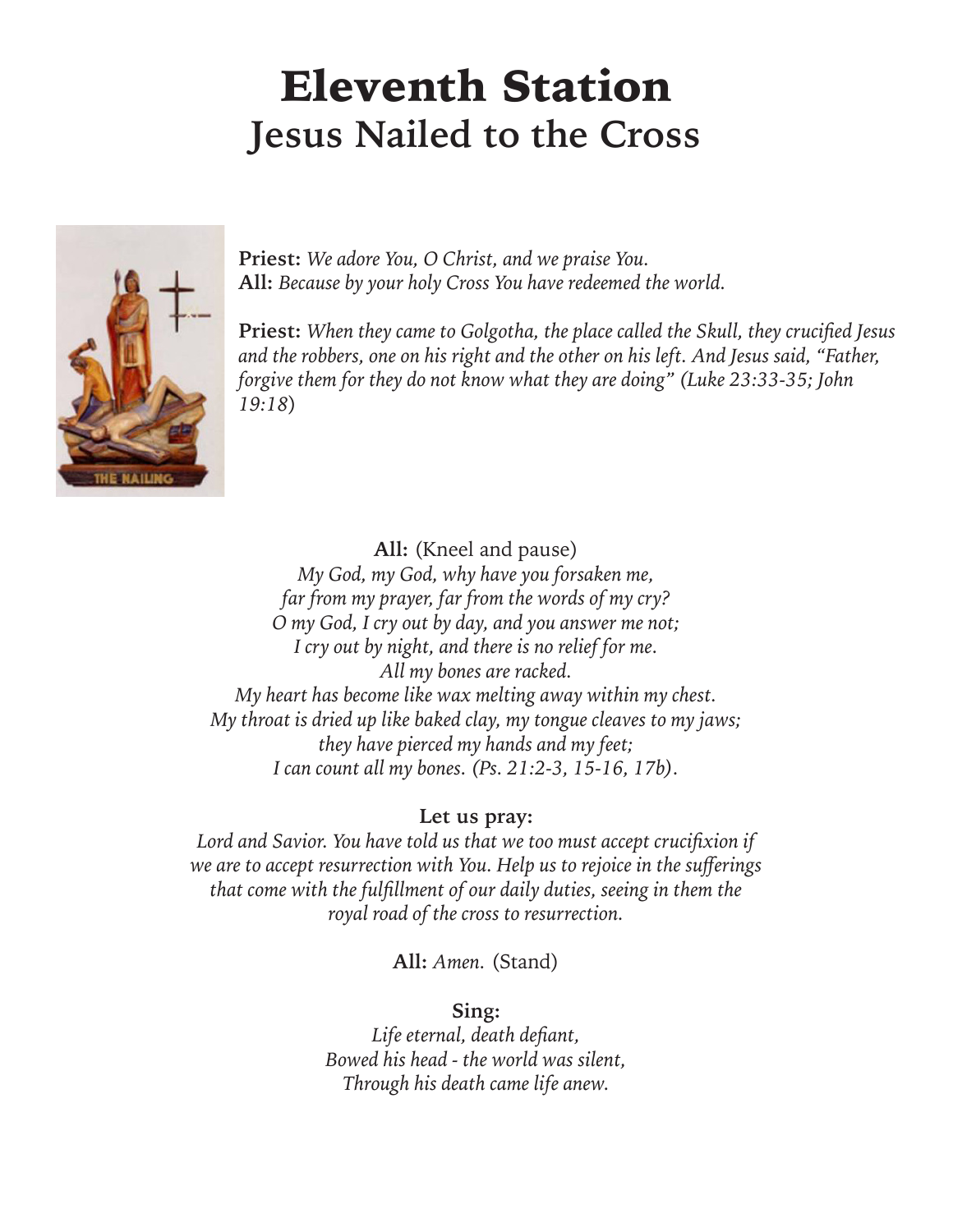### Twelfth Station **Jesus Dies on the Cross**



**Priest:** *We adore You, O Christ, and we praise You.* **All:** *Because by your holy Cross You have redeemed the world.*

**Priest:** *It was now about the sixth hour, and there was darkness over the whole land until the ninth hour, And the sun was darkened, and the curtain of the temple was torn in the middle. Jesus cried out with a loud voice and said, "It is finished. Father, into your hands I commend my spirit." Then, bowing his head, he died. (Luke 23:44-46; John 19:30b)*

**All:** (Kneel and pause)

*My people, what have I done to you? or in what have I offended you? Answer me. What more should I have done, and did not do? I led you out of the land of Egypt, and you prepared a cross for me. I opened the Red Sea before you, and you opened my side with a lance. I gave you a royal scepter, and you have given me a crown of thorns. With great power I lifted you up, and you have hung me upon a cross. My people, what have I done to you, or in what have I offended you? Answer me. (from the Reproaches of Good Friday)*

**All:** *Our Father, Who art in heaven, hallowed be thy name. Thy kingdom come, Thy will be done, on earth as it is in heaven. Give us this day our daily bread and forgive us our trespasses, as we forgive those who trespass against us, And lead us not into temptation, but deliver us from evil. Amen.* (Stand)

#### **Sing:**

*Stunned and stricken, Mary, Mother In your arms was placed our Brother Full of grace - now filled with grief.*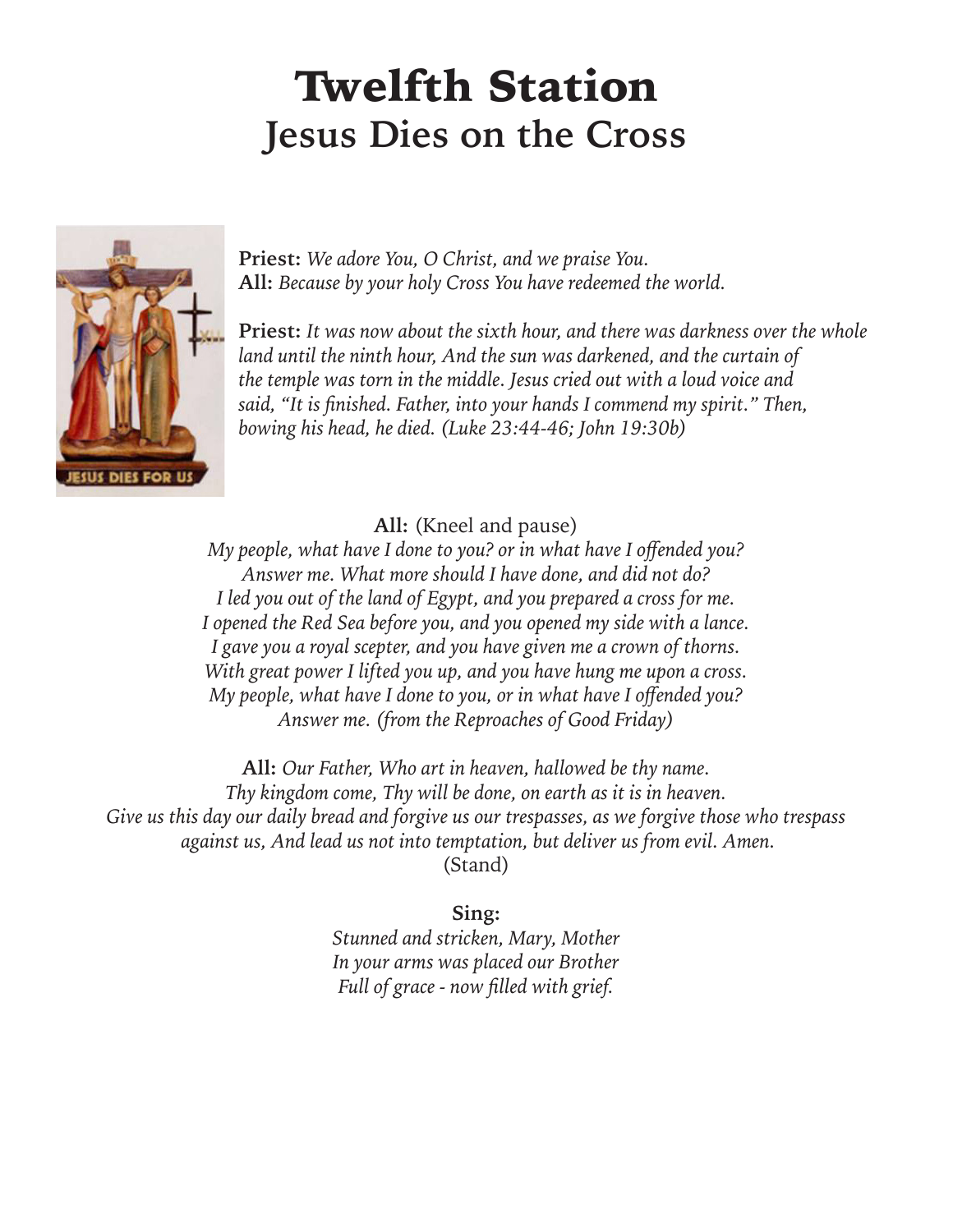## Thirteenth Station

### **The Body of Jesus is Taken Down From the Cross**



**Priest:** *We adore You, O Christ, and we praise You.* **All:** *Because by your holy Cross You have redeemed the world.*

**Priest:** *When the soldiers came to Jesus, they saw that he was already dead so that they did not break his legs, but one of them opened his side with a lance, and immediately there came out blood and water. Joseph of Arimathea, because he was a disciple of Jesus (although a secret one for fear of the Jews), besought Pilate that he might take away the body of Jesus And Pilate gave permission (John 19:33- 34,38a).*

**All:** (Kneel and pause)

*O my people, I will open your graves and have you rise from them, and I will bring you back to your land. Then you shall know that I am the Lord. O my people! I will put my spirit in you that you may live. You shall know then that I am the Lord. I have promised it and I will do it, says the Lord (Ezekiel 37:12-14).*

**Let us pray:**

*Beloved Savior, You returned to the Father all that He had given You, so that He might restore all to You a hundred-fold in the glorious resurrection. HeIp us, we beg You, to give generously of ourselves in all that we do for You, so that like You we might be made perfect in a new resurrection.*

**All:** Amen. (Stand)

**Sing:**

*Jesus, Lord, your gift accepted, In three days, You resurrected. You did first what we shall do.*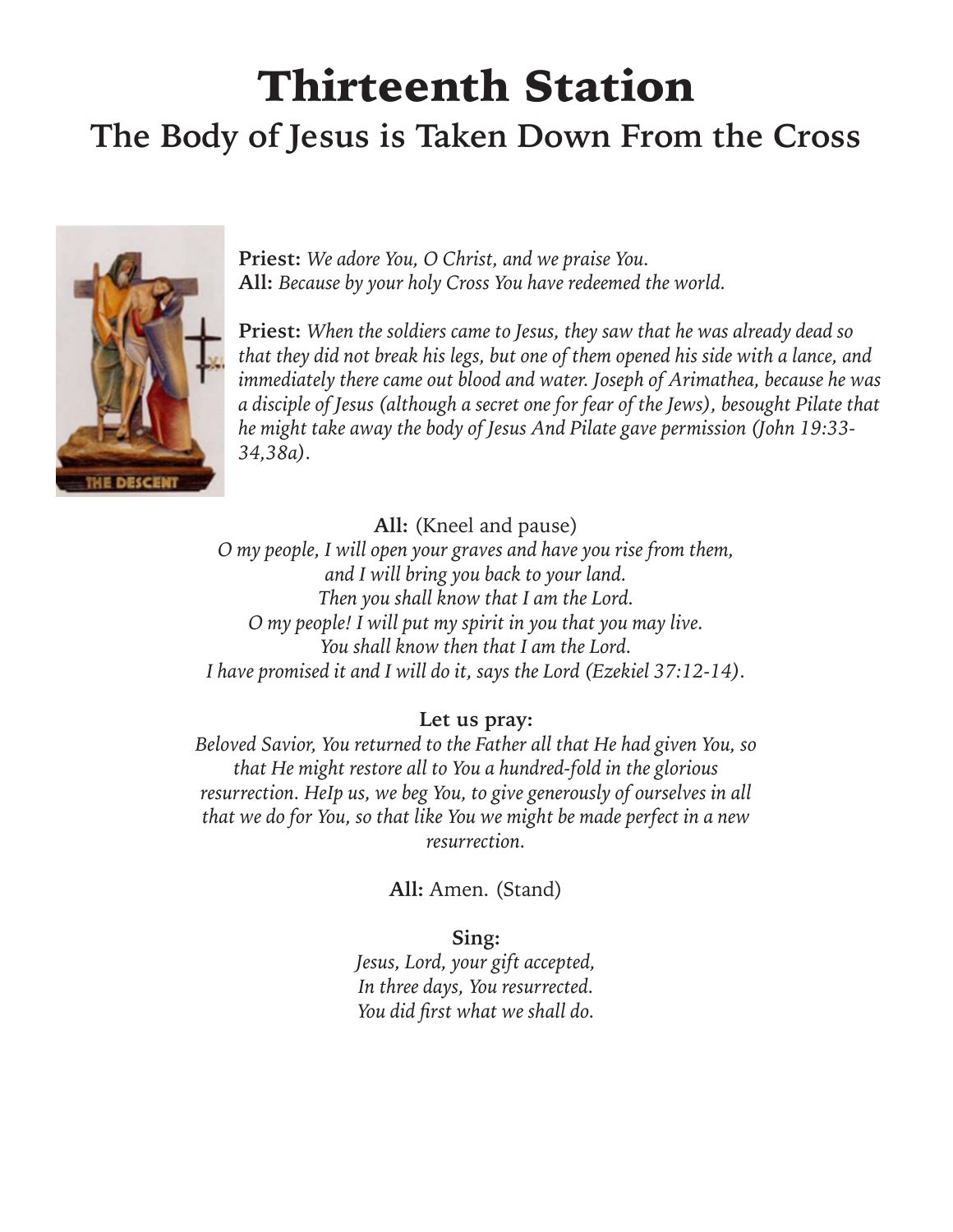### Fourteenth Station **Jesus is Laid in the Tomb**



**Priest:** *We adore You, O Christ, and we praise You.* **All:** *Because by your holy Cross You have redeemed the world.*

**Priest:** *Joseph of Arimathea took the body of Jesus, and wrapping it in a clean linen cloth he laid it in his new tomb, which he had hewn out of rock. Then he rolled a large stone against the entrance of the tomb and departed (Mt. 27:59-60).*

**All:** (Kneel and pause)

*I will praise you, O Lord, for you lifted me out of the depths and did not let my enemies rejoice over me. O Lord, my God, I cried out to you and you healed me. O Lord, you brought me up from the lower world; you preserved me from among those going down into the pit. Sing praise to the Lord, you his faithful ones, and give thanks to his holy name. For his anger lasts but a moment; his good will is for a lifetime. Weeping may endure for a night but joy comes in the morning (Ps 30:1-5).*

#### **Let us pray:**

*Almighty and eternal God, on the edge of sadness when all seemed lost, You restored to us the Savior we thought defeated and conquered. Help us, we beg You, so to empty ourselves of self concern that we might see your hand in every failure and your victory in every defeat. These things we ask in the name of your Son, Jesus Christ, who lives and reigns forever with You in the unity of the Holy Spirit.*

**All:** *Amen*. (Stand)

#### **Sing:**

*Jesus Risen be our lover In your Food and in our brother, Lead us home to heaven with You.*